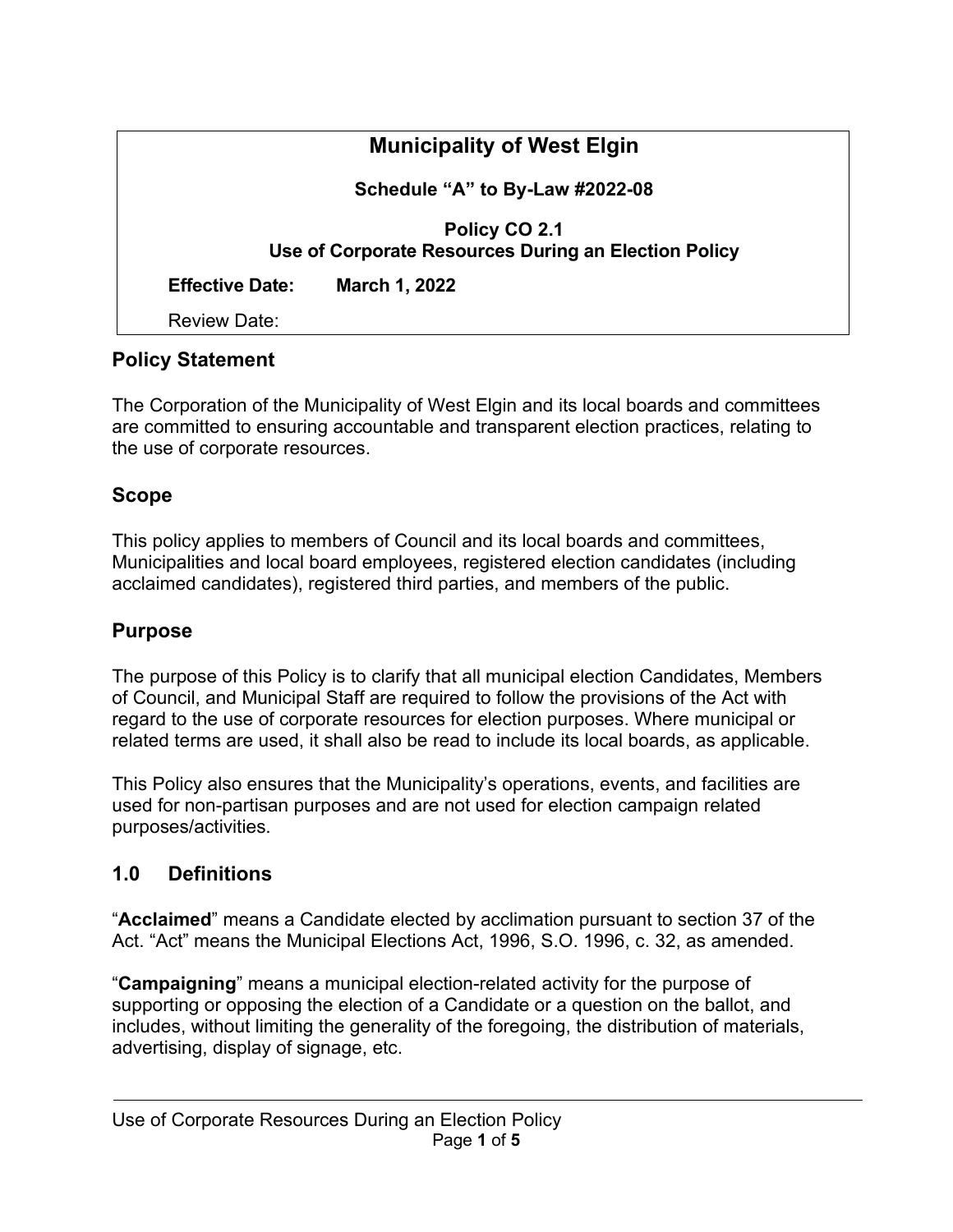"**Candidate**" means a person who has filed a nomination for an office pursuant to section 33 of the Act and includes a person who has filed a nomination for election to a school board pursuant to the Education Act, R.S.O. 1990, c. E.2, as amended.

**"Clerk"** means the Clerk of the Municipality or his/her designate.

**"Council"** means the Council of the Municipality of West Elgin.

"**Member**" means a member of the Council of the Municipality of West Elgin and includes the Mayor of the Municipality.

**"Municipality"** means the Municipality of West Elgin

"**Municipal resources**" means real property, goods and/or services owned, controlled, leased, acquired, or operated by the Municipality including but not limited to: facilities, parks, materials, equipment, monetary funds, technology, Municipal IT systems and resources, databases, social media, intellectual property, and supplies.

"**Nomination Day**" means the deadline to file a nomination pursuant to section 31 of the Act. "Act" means the *Municipal Elections Act, 1996*, S.O. 1996, c. 32, as amended, the third Friday in August in the year of the Election.

"**Policy**" means this Use of Corporate Resources for Election Campaign Purposes – Policy CO 2.1.

"**Staff**" means all full-time and part-time persons hired by the Municipality, including but not limited to the Chief Administrative Officer, Managers, Supervisors, salaried employees, hourly employees, administrative staff, and contract, temporary, student, secondment, and co- operative placement staff.

"**Voting Day**" means, in the case of a regular election, the fourth Monday in October in the year of the election -or- in the case of a by-election, the 45th day after Nomination Day, as noted in section 5 and subsection 65(4) of the Act.

# **2.0 Policy**

# **2.1. General Provisions**:

- 2.1.1. In accordance with the provisions of the *Municipal Elections Act, 1996*, as amended:
	- a) Corporate resources and funding may not be used for any election-related purposes;
	- b) Staff may not canvass or actively work in support of a municipal candidate or third party during normal working hours unless they are on a leave of absence without pay, lieu time, float day or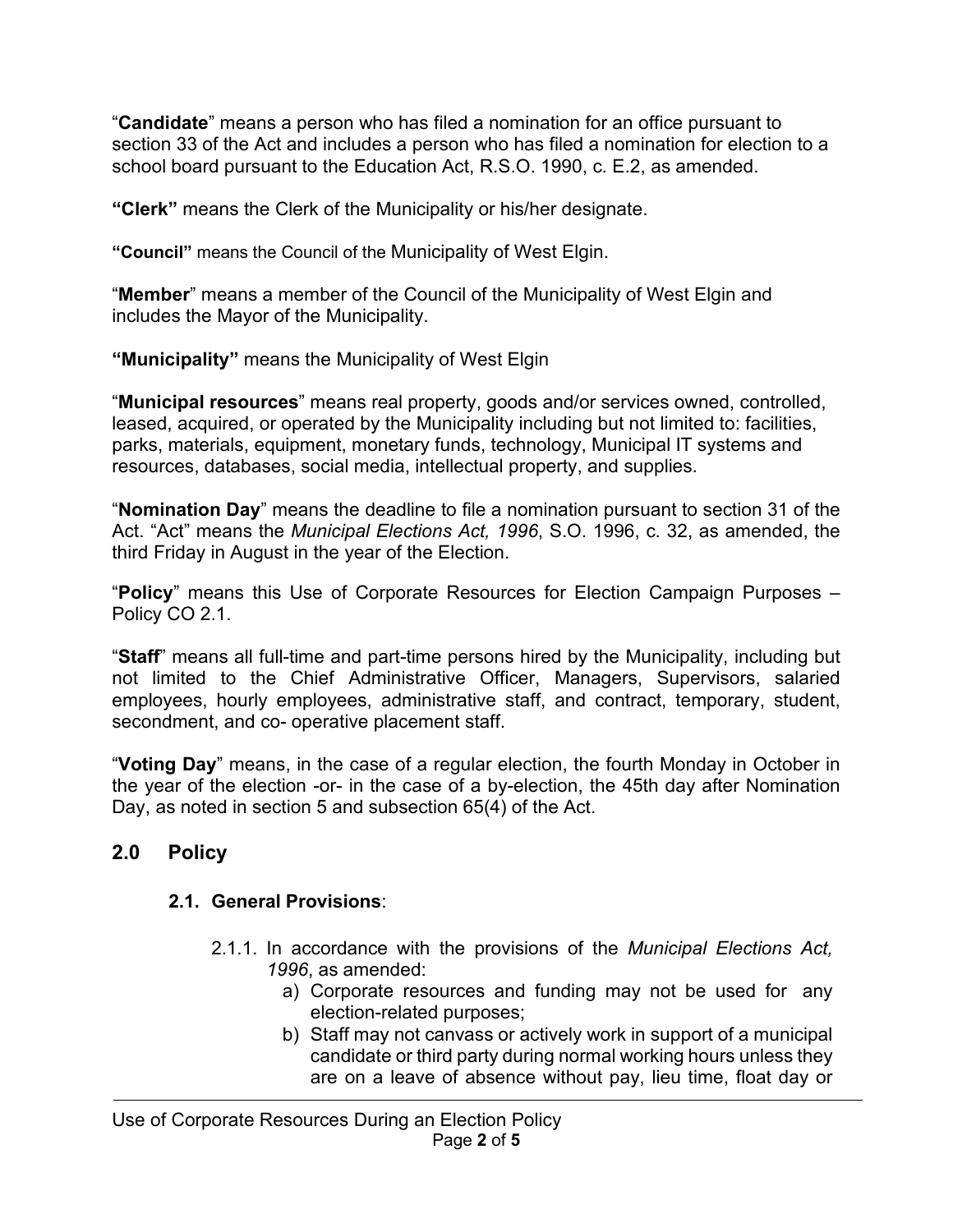vacation leave;

c) Municipal facilities/property may not be used for any election related purposes, which includes displaying of any campaign related signs or materials on such premises.

### **2.2 Specific Regulations**:

- 2.1.1. The following, if supplied by the Municipality, shall be discontinued for all members of Council throughout the period from January 1st of the municipal election year until Voting Day, inclusive or in the case of a municipal by-election, for the period 60 days prior to and inclusive of Voting Day, for any members running as candidates in the byelection:
	- a) The posting of information relating the activities of Council or any member of Council on the municipality's website, excluding the minutes of Council and committee meetings and Council Highlights after a Council Meeting;
	- b) Only the photos and contact phone and/or email posted for each member of Council at the commencement of each term shall remain on the corporate website.
- 2.2.2 To avoid any confusion with any website or social media accounts used for Council work, members of Council who choose to create or use their own website or social media accounts shall, throughout the period of January 1 of the municipal election year until Voting Day, inclusive or in the case of a municipal by-election, for the period of 60 days prior to and inclusive of Voting Day, for any members running as candidates in the by-election:
	- a) Include a clear statement, easily found and readable, on each website or social media account's home page indicating that the account is being used either solely for Council work, for both Council work and election campaign purposes or solely for election campaign purposes;
	- b) Include the statement in clause a) for as long as the website or account is accessible by the public.
- 2.2.3. Members of Council shall not:
	- a) Print or distribute any material paid for by municipal funds that illustrates that a member of Council or any other individual is registered in any election or where they will be running for office;
	- b) Print or distribute any material using municipal funds that makes reference to, or contains the names, photographs or identifies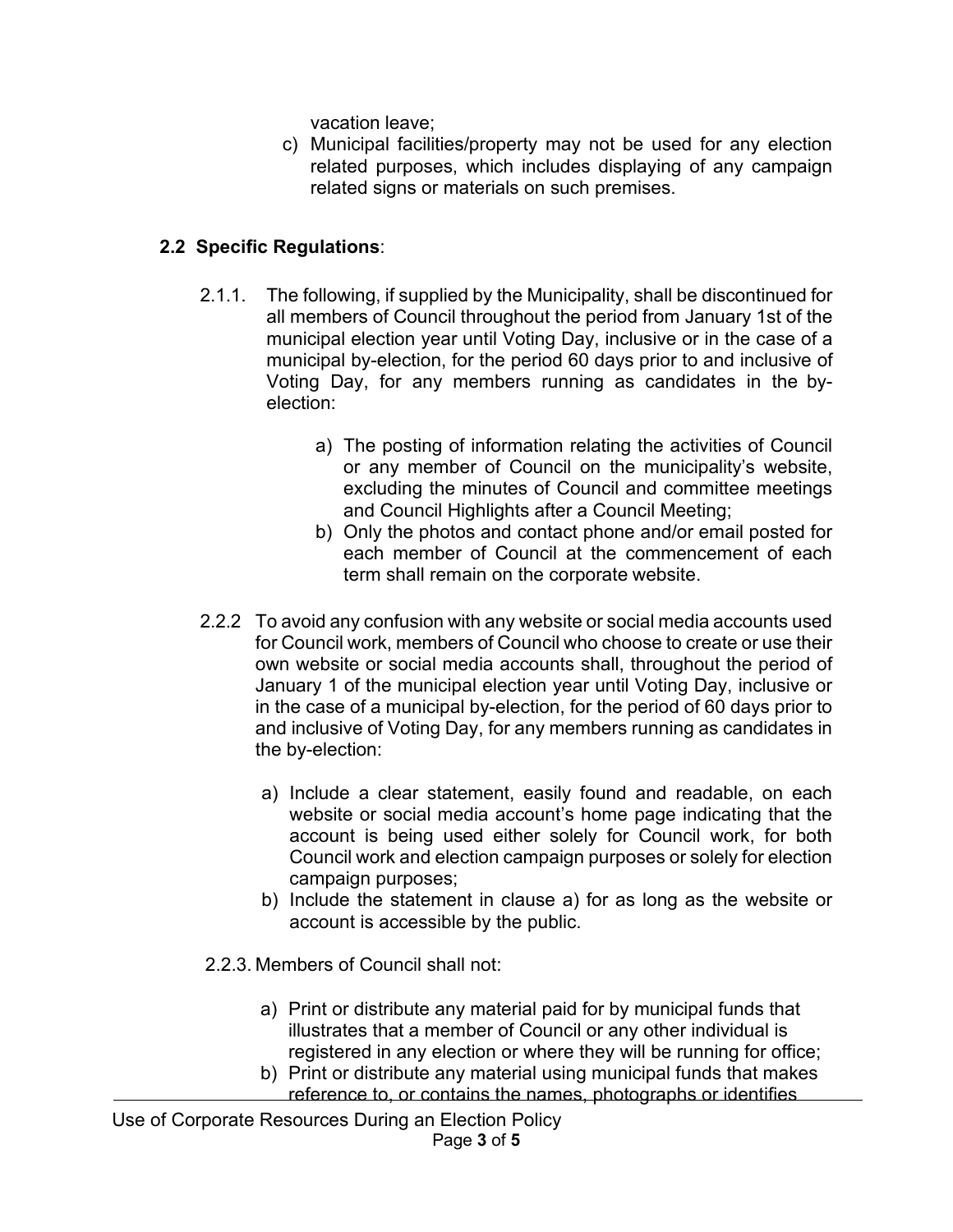registered candidates for municipal elections;

- c) Use the corporate website, domain names, other corporate systems including Municipal email addresses, the Municipal Logo for campaigning/advertising or as a substitute to distributing newsletters or flyers throughout the period of January 1 of the municipal election year until Voting Day, inclusive or in the case of a municipal by-election, for the period of 60 days prior to and inclusive of Voting Day;
- d) Use the Municipal computer network (including Municipal email system) for election-related correspondence;
- e) Use municipal property or staff in any campaign photos or images. Photos/images of external Municipal facilities are permitted, internal images/photos are not permitted;
- f) Use of corporate facility/property for any election-related purpose unless a market value rental fee has been established corporately and the rental of such is available to all candidates and third parties. Notwithstanding the foregoing, no facility/property shall be rented or used for any municipal election related purpose by members of Council, candidates, third parties or the public during the day that voting is taking place on the property, including set up, hosting or take-down activities.

# **3.0 Staff Involvement**

- 3.1 Staff, are discourage from assisting with or any involvement in municipal election campaigns, including posting election signs on their property, phone and email solicitations, signing nomination papers, distribution of brochures and wearing candidate buttons; due to a perceived conflict of interest.
- 3.2 Staff, including full time, part time and contract employees shall:
	- a) Behave in a manner that is impartial, fair and unbiased toward all registered candidates and third parties;
	- b) Consult with their direct Supervisor prior to agreeing to perform any task requested by a member of Council, registered candidate, or third party that exceeds their normal duties or could be construed as contributing to an election campaign;
	- c) Take care to separate personal activities from their official positions and shall not actively canvass or actively work in support of a municipal candidate or third party during normal working hours unless on leave of absence without pay, lieu time, or vacation leave;